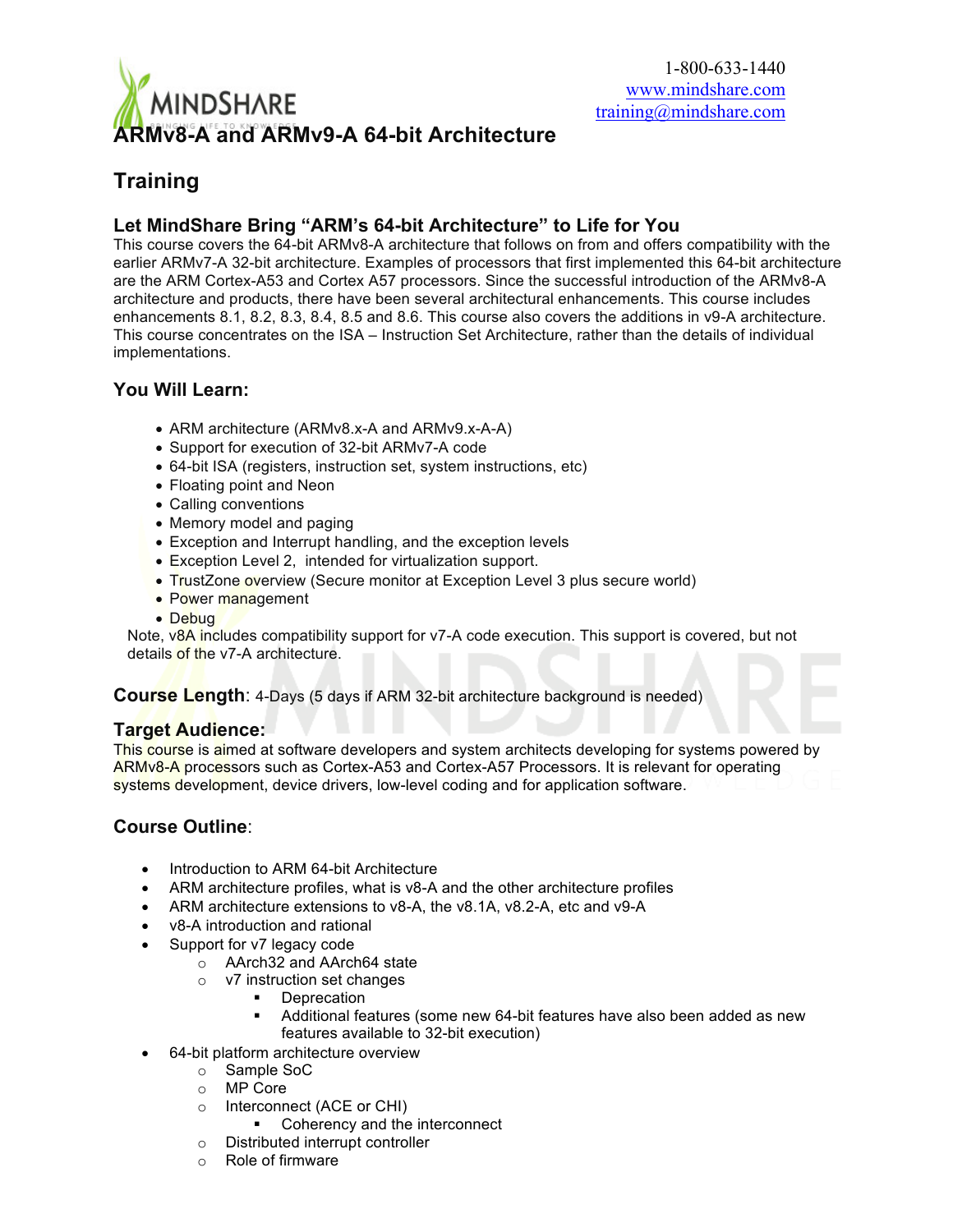

- INGING LIFE Booting DGE
- A64 ISA
- Integer registers
- Instruction set
	- o Integer operations
	- o Memory operations
	- o Stack
	- o System instructions
		- System control registers
			- § Relationship to v7 support and co-processors
	- o Calling conventions
	- o Memory access (DRAM and device)
		- Ordering model
			- **Barriers** 
				- dmb, dsb, isb
					- load-acquire and store-release
				- Domains
			- § Semaphores
			- Cache management
	- o Floating point, advanced SIMD, crypto
		- Registers and instructions
	- o Exception levels
		- The 4 exception levels
		- **•** Stack model, handler and thread
		- Vector table
		- § Core implementation choices
		- **Switching AArch32 and AArch64 state**
	- $\circ$  Exception and interrupt handling
		- Control of delivery of exceptions and interrupts
		- § Syndrome registers
		- § Switching exception levels
		- Return from exception
	- o Paging
		- § Memory management with page tables
		- § 4K, 16K and 64K granules
		- Page sizes
		- Features achieved with page tables, such as execute never
		- Address space trickery fields in pointers that are not part of the address, such as tags and pointer authentication
		- § TLB management
- **EL2 Overview** 
	- o Processor features intended for virtualization
	- o Use of exception levels
	- o Memory management
		- Second level page tables
		- § Memory partitioning
		- § I/O MMU (SMMU)
	- o The use of EL2 for UEFI execution during boot
	- o Addition of Secure EL2 to the architecture
- Caches
	- o Hardware cache coherency
	- o Software responsibilities
	- o Cache control in software
- Security (TrustZone)
	- o TrustZone functionality<br>
	o Secure memory
	- Secure memory
	- o Links to TrustZone in other architectures
	- o 32-bit or 64-bit TrustZone